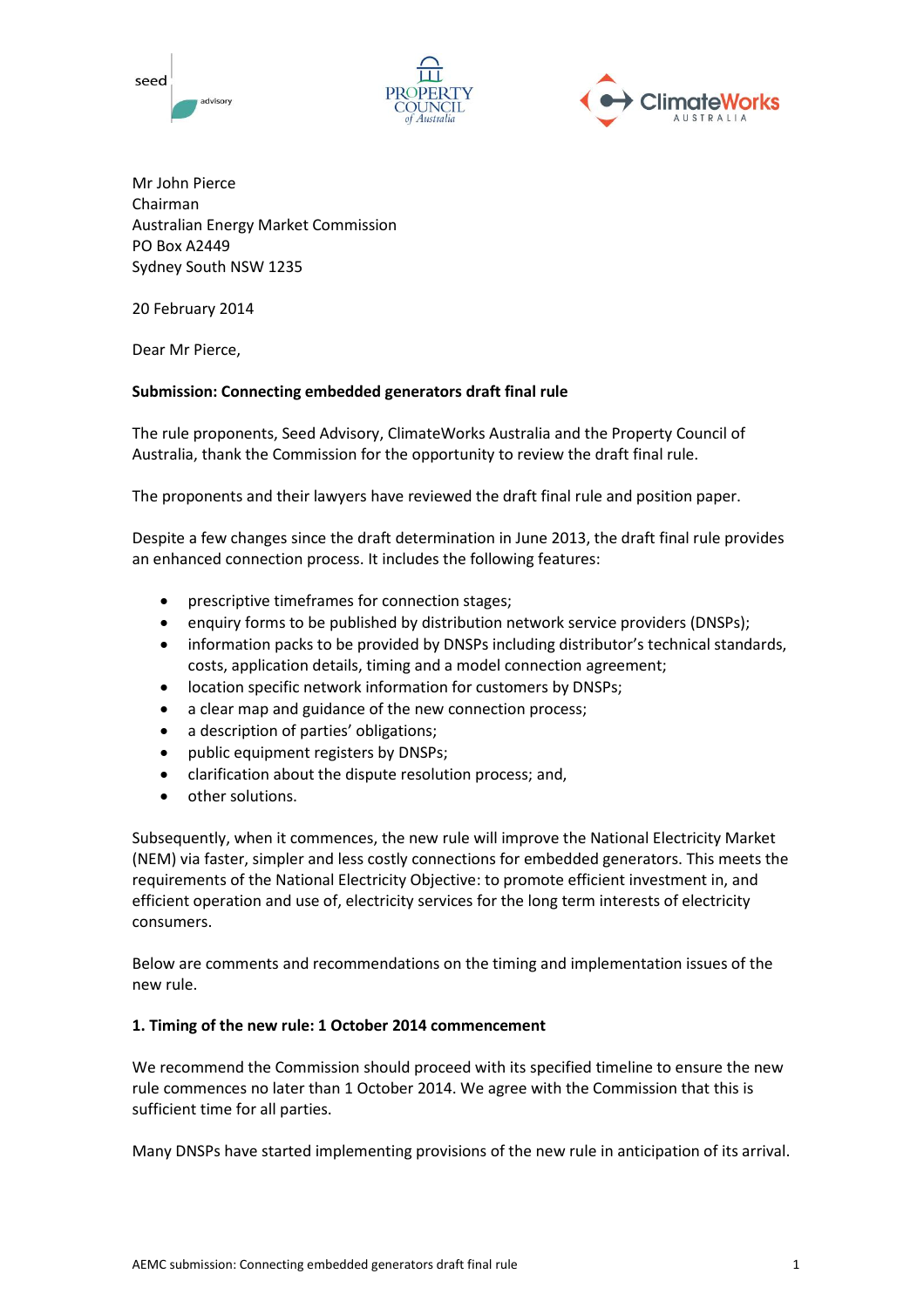





In addition, the Commission provided extensive consultation to all stakeholders including two workshops in October 2013 and November 2013. Via these avenues, the Commission explicitly expressed its intention to implement the new rule in 2014; sending a clear signal to all parties.

Furthermore, as acknowledged by the Commission, the rule change has taken longer than originally expected.

# **2. Amend the definition of connection applicant in Chapter 10**

The Commission should amend the definition of connection applicant in Chapter 10 of the National Electricity Rules (NER) to expand its application to "a person making a connection enquiry or an application to connect", as per proposed rule 5.3A. This will ensure consistency in the NER.

## **3. Offer to connect: provide applicants flexibility to accept an offer**

The proposed rule 5.3.6 (b3) should include that the DNSP may not unreasonably withhold consent to an extension by the applicant of the 20 business day offer to connect.

This flexibility will provide the new rule with uniformity. The new rule affords this to DNSPs at the preliminary and detailed response stages by applicants: "…The connection applicant may not unreasonably withhold consent to that extension" (5.3A.7 (a)) and (5.3A.8 (e)).

This will also ensure a better balance between applicants' and DNSPs' obligations.

# **4. DNSPs' equipment registers: include embedded generators' makes and models**

The Commission should require DNSPs to publish the makes and models of embedded generators that are connected to DNSPs' networks. After discussion between parties at the November 2013 workshop, the Commission decided that embedded generators' makes and models would be published on registers, the exception being if applicants did not consent to this due to confidentiality.

Other Australian public registers include similar aggregate information to assist market participants of various sectors. The equipment registers would provide the same function for the NEM. Information on makes and models would especially benefit new and smaller embedded energy applicants.

To be clear, the registers should not include private business information.

### **5. Reinstate the validity period between the detailed response and application stages**

We propose that the validity period between the detailed response and application stages should be reinstated with a six month period. An extension may be granted if the connection applicant and DNSP agree, and consent may not be unreasonably withheld by either party.

Validity periods are provided in other stages of the new connection process. So, the absence of a validity period at this critical juncture could create a weak link in the connection process.